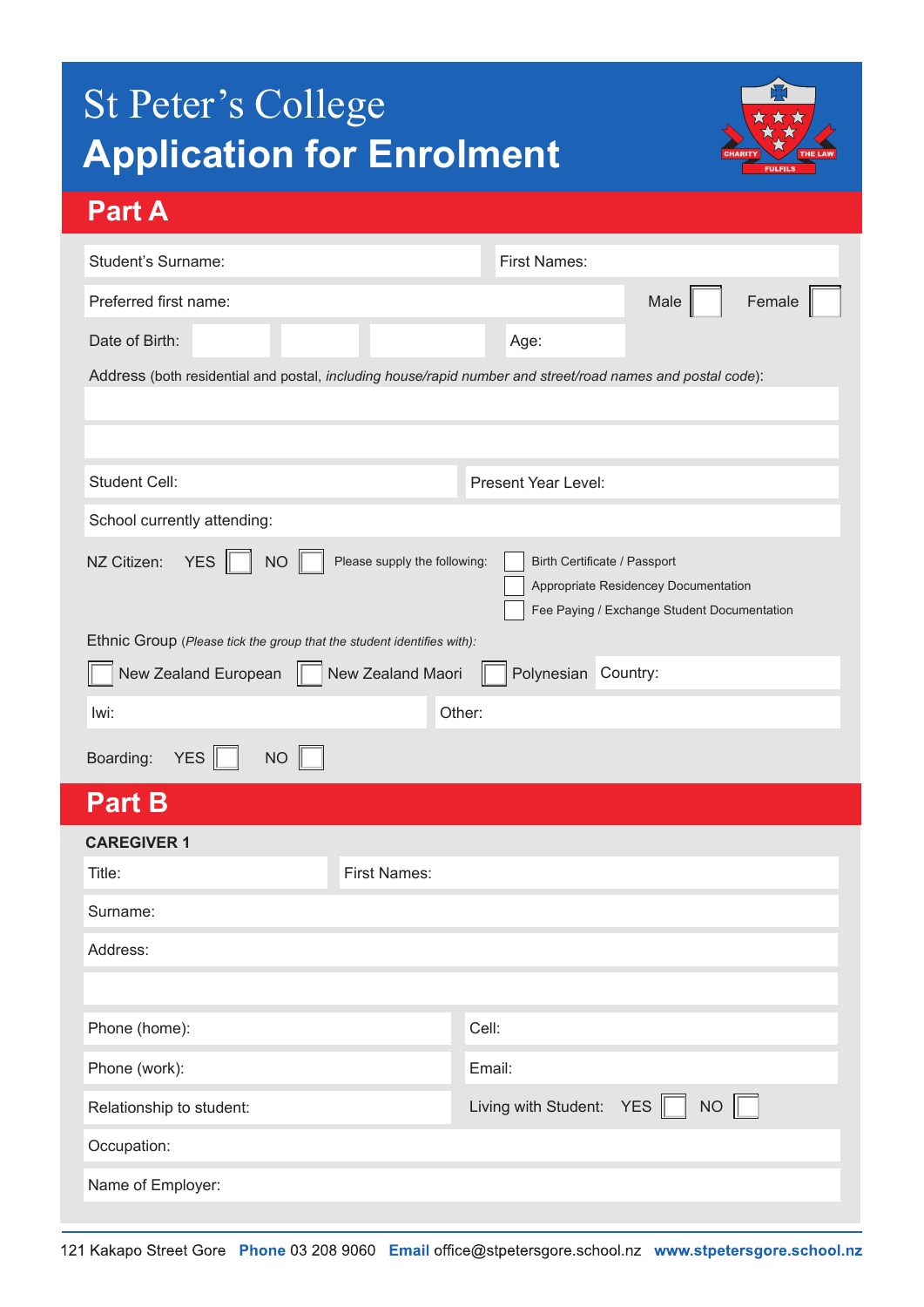## **Part B** *continued*

| <b>Part B</b> continued                                                                                                                                                                                                                                                       |                                                                                                                                                                                                                      |  |  |  |  |
|-------------------------------------------------------------------------------------------------------------------------------------------------------------------------------------------------------------------------------------------------------------------------------|----------------------------------------------------------------------------------------------------------------------------------------------------------------------------------------------------------------------|--|--|--|--|
| <b>CAREGIVER 2 / EMERGENCY CONTACT</b>                                                                                                                                                                                                                                        |                                                                                                                                                                                                                      |  |  |  |  |
| Title:                                                                                                                                                                                                                                                                        | <b>First Names:</b>                                                                                                                                                                                                  |  |  |  |  |
| Surname:                                                                                                                                                                                                                                                                      |                                                                                                                                                                                                                      |  |  |  |  |
| Address:                                                                                                                                                                                                                                                                      |                                                                                                                                                                                                                      |  |  |  |  |
| Phone (home):                                                                                                                                                                                                                                                                 | Cell:                                                                                                                                                                                                                |  |  |  |  |
| Phone (work):                                                                                                                                                                                                                                                                 | Email:                                                                                                                                                                                                               |  |  |  |  |
| Relationship to student:                                                                                                                                                                                                                                                      | Living with Student:<br><b>YES</b><br><b>NO</b>                                                                                                                                                                      |  |  |  |  |
| Occupation:                                                                                                                                                                                                                                                                   |                                                                                                                                                                                                                      |  |  |  |  |
| Name of Employer:                                                                                                                                                                                                                                                             |                                                                                                                                                                                                                      |  |  |  |  |
| <b>Part C</b>                                                                                                                                                                                                                                                                 |                                                                                                                                                                                                                      |  |  |  |  |
| <b>ELIGIBILITY FOR ENROLMENT</b> (Please tick):<br>Non-Preference (refer to criteria in enrolment information)<br>Preference (ie Catholic Parish) Catholic Parish:<br>Confirmation<br><b>Baptism</b><br>Reconciliation<br><b>First Holy Communion</b><br>Sacraments received: |                                                                                                                                                                                                                      |  |  |  |  |
| <b>Part D</b>                                                                                                                                                                                                                                                                 |                                                                                                                                                                                                                      |  |  |  |  |
| MEDICAL DETAILS (We must be aware of all health/medical issues due to camps/retreats which require full knowledge of student health):                                                                                                                                         |                                                                                                                                                                                                                      |  |  |  |  |
| Doctor:                                                                                                                                                                                                                                                                       | Phone:                                                                                                                                                                                                               |  |  |  |  |
| <b>Medical Condition and Treatment:</b>                                                                                                                                                                                                                                       | Please specify relevant health problems or special circumstances: eg Asthma, Eczema, Hayfever etc                                                                                                                    |  |  |  |  |
|                                                                                                                                                                                                                                                                               |                                                                                                                                                                                                                      |  |  |  |  |
| Other Medical information:                                                                                                                                                                                                                                                    | Mild<br>Severe<br>Moderate<br>Severe<br>Mild<br>Moderate<br>Mild<br>Moderate<br>Severe                                                                                                                               |  |  |  |  |
|                                                                                                                                                                                                                                                                               |                                                                                                                                                                                                                      |  |  |  |  |
| Has your child received a referral/assistance from any<br>Supporting Agency or Mental Health Provider:<br>If yes please provide specific details including Agency/Dates,<br>reasons for referral and contact person.                                                          | Please tick which of the following<br>YES<br>$NO$ $\Box$<br>immunisations your child has had:<br>6 Week Immunisation<br>3 Month Immunisation<br>5 Month Immunisation<br>15 Month Immunisation<br>4 Year Immunisation |  |  |  |  |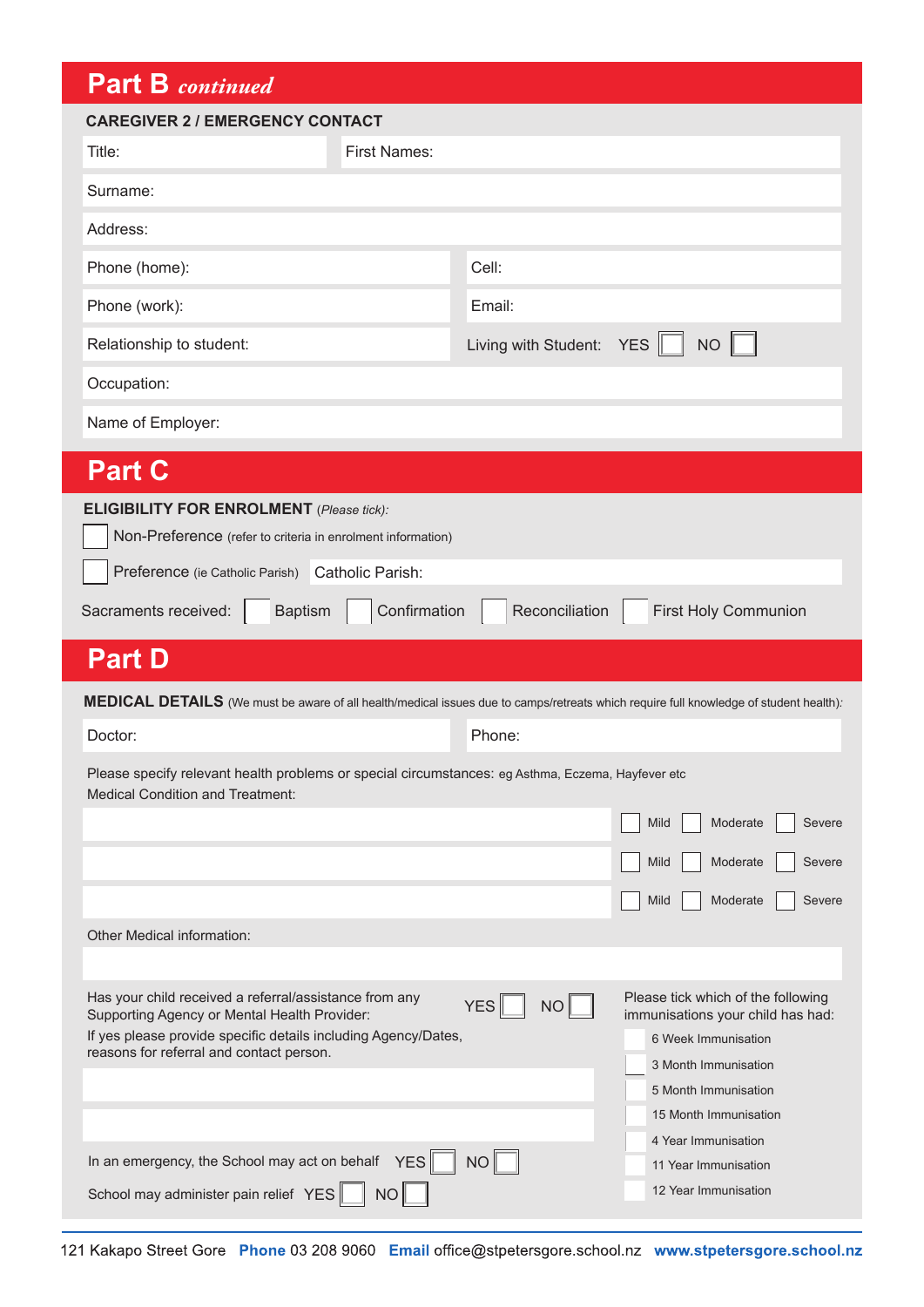## **Part E**

#### **CO-CURRICULAR INTERESTS**

Sport **Cultural** 

What other activities is he/she interested in**\***?

**\* Include detail of any relevant sucess**

## **Part F**

**IS THERE ANY OTHER INFORMATION RELEVANT TO THIS APPLICATION?** 

*For example - involvement in gifted and talented programmes, learning support etc.*

| <b>Part G</b>              |                          |                      |
|----------------------------|--------------------------|----------------------|
| <b>BUS - IF APPLICABLE</b> |                          |                      |
| ARTHURTON D140506          | WAIMUMU D140515          | CHARLTON D140501     |
| EAST CHATTON D140505       | KAIWERA MINI D140517     | BALFOUR D140510      |
| KAWAKA D140507             | OTAMITA ROAD D140504     | OTAMA VALLEY D140512 |
| EAST RIDGES D140509        | KAIWERA D140518          | WILLOWBANK D140514   |
| <b>MATAURA 3 D140511</b>   | <b>MATAURA 2 D140508</b> | WAIPAHI D140516      |
| WAIKAKA D140513            | MATAURA/LONGFORD D140506 |                      |

## **Part H**

Does the student currently have or had siblings who attend or have attended St Peter's College?

Name/s:

Is there any other association with the College?

Is the student or student's family associated with any particular house at St Peter's College (ie McAuley, Finlay, Pompallier, Rosmini)?